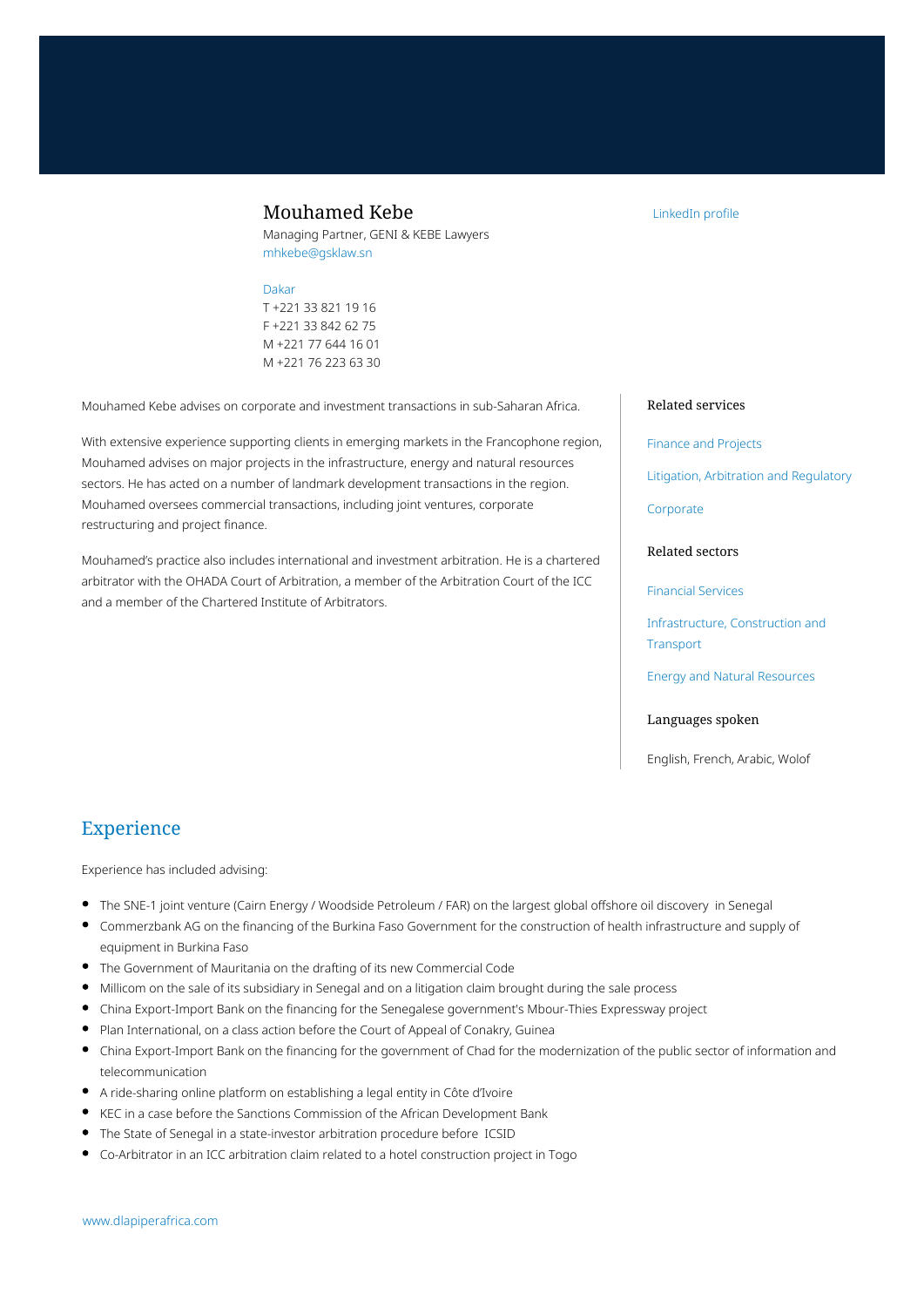# **Credentials**

## Professional Qualifications

- Avocat à la cour admitted to the Senegalese Bar (1993)
- Avocat à la cour admitted to Ivory Coast Bar (2018)
- Law Society of England and Wales (International Division)

#### Education

- $\bullet$ University of London, Certificate in International Commercial Arbitration and Investment Arbitration (2013)
- University of Essex, LL.M. (2009)
- University of Cheikh Anta Diop, LL.M. (1997)
- University of Cheikh Anta Diop, LL.B. (1992)

#### Recognition

- Ranked in Band 1 in Chambers & Partners Global since 2008
- Listed in Who's Who Legal Mining since 2015
- Named as one of Francophone Africa's Top 50 lawyers in Jeune Afrique since 2017
- Ranked as a Leading Lawyer in IFLR1000 since 2014

#### Memberships

- Arbitration Court of the ICC  $\bullet$
- Chartered Institute of Arbitrators, London Branch
- African Arbitration Association
- International Bar Association

# Insights

[Senegal: Horizon Scanning 2022](https://www.dlapiperafrica.com/en/senegal/insights/view.html?item=79a7bff8-7aa2-11ec-ab5b-393367b20614) 18 January 2022

## [New Public-Private Partnership Act in Senegal: Key provisions](https://www.dlapiperafrica.com/en/senegal/insights/2021/new-public-private-partnership-act-in-senegal-key-provisions.html) 9 March 2021

Senegal, like many African countries , recently adopted on February 22, 2021 a new Act on Public-Private Partnership contracts (the Act).

#### [Benin's new Investment Code](https://www.dlapiperafrica.com/en/senegal/insights/2020/benins-new-investment-code.html)

18 November 2020

## [The time is now for continental unity in African dispute settlement](https://www.dlapiperafrica.com/en/senegal/insights/view.html?item=67acfb12-cea4-11eb-99ca-393367b20614)

#### 4 November 2020

Africa is on the cusp of what could be a break in a decades-long cycle of poverty and economic shortcomings. Whether this cycle will be broken depends on the ability of African nations to put in place policies that attract and protect foreign and intra-African investment. These policies must demonstrate to investors that the rule of law will be upheld; that equitable, local dispute settlement is possible; and that potential gains will be greater than the risks involved. The enactment of the African Continental Free Trade Agreement (AfCFTA) was a huge step in the right direction. This agreement lays a solid foundation for increased intra-African trade in both goods and services and looks to build on the collective strengths of African nations and African citizens.